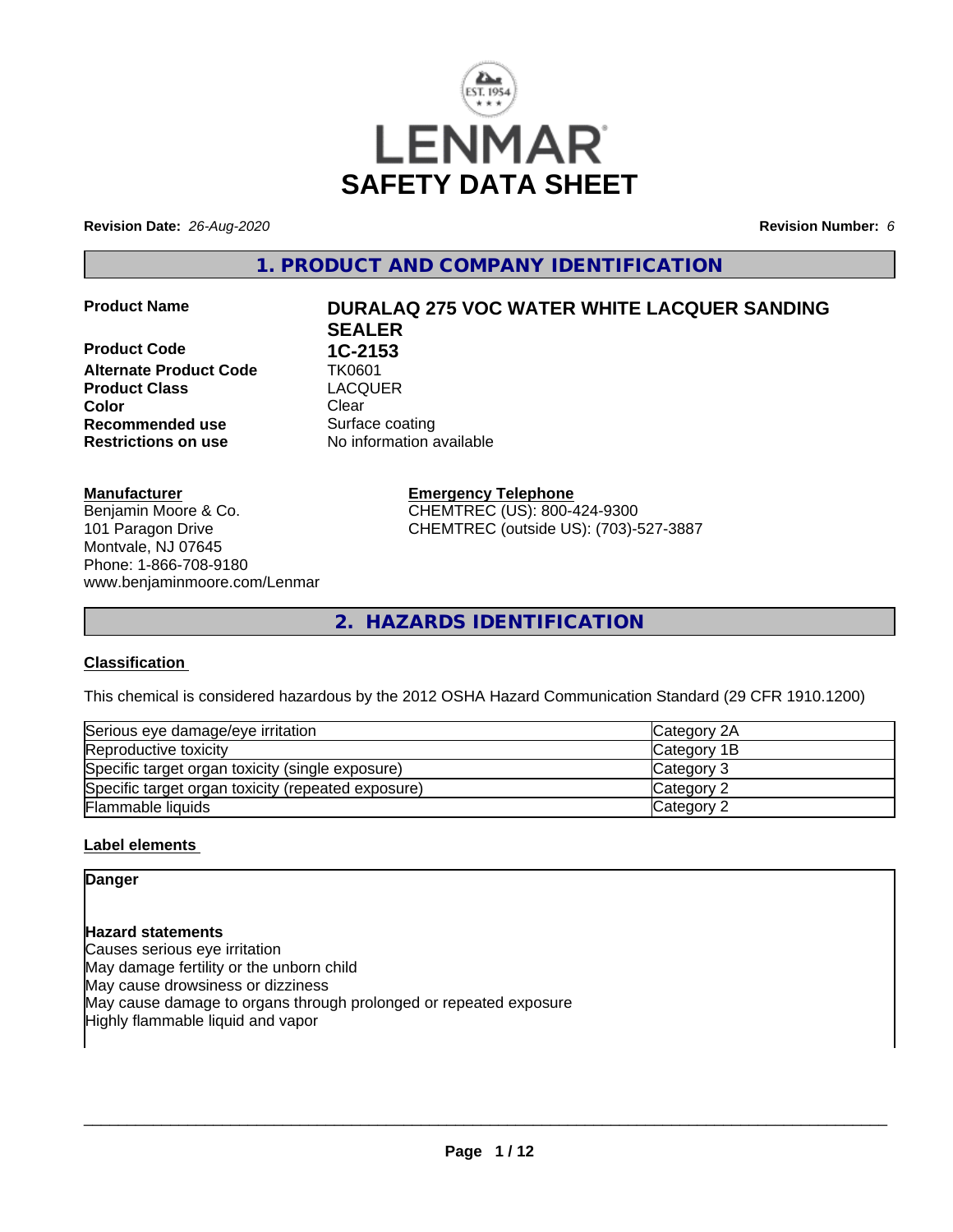#### 1C-2153 - **DURALAQ 275 VOC WATER WHITE LACQUER SANDING SEALER**



**Appearance** liquid

**Odor** solvent

#### **Precautionary Statements - Prevention**

Obtain special instructions before use Do not handle until all safety precautions have been read and understood Use personal protective equipment as required Wash face, hands and any exposed skin thoroughly after handling Wear eye/face protection Do not breathe dust/fume/gas/mist/vapors/spray Use only outdoors or in a well-ventilated area Keep away from heat, hot surfaces, sparks, open flames and other ignition sources. No smoking Keep container tightly closed Ground/bond container and receiving equipment Use explosion-proof electrical/ventilating/lighting/equipment Use only non-sparking tools Take precautionary measures against static discharge Keep cool

#### **Precautionary Statements - Response**

IF exposed or concerned: Get medical advice/attention **Eyes**

IF IN EYES: Rinse cautiously with water for several minutes. Remove contact lenses, if present and easy to do. Continue rinsing

If eye irritation persists: Get medical advice/attention

#### **Skin**

IF ON SKIN (or hair): Remove/Take off immediately all contaminated clothing. Rinse skin with water/shower **Inhalation**

IF INHALED: Remove victim to fresh air and keep at rest in a position comfortable for breathing

#### **Fire**

In case of fire: Use CO2, dry chemical, or foam for extinction

#### **Precautionary Statements - Storage**

Store locked up Store in a well-ventilated place. Keep container tightly closed

#### **Precautionary Statements - Disposal**

Dispose of contents/container to an approved waste disposal plant

#### **Hazards not otherwise classified (HNOC)**

Not applicable

## **Other information**

No information available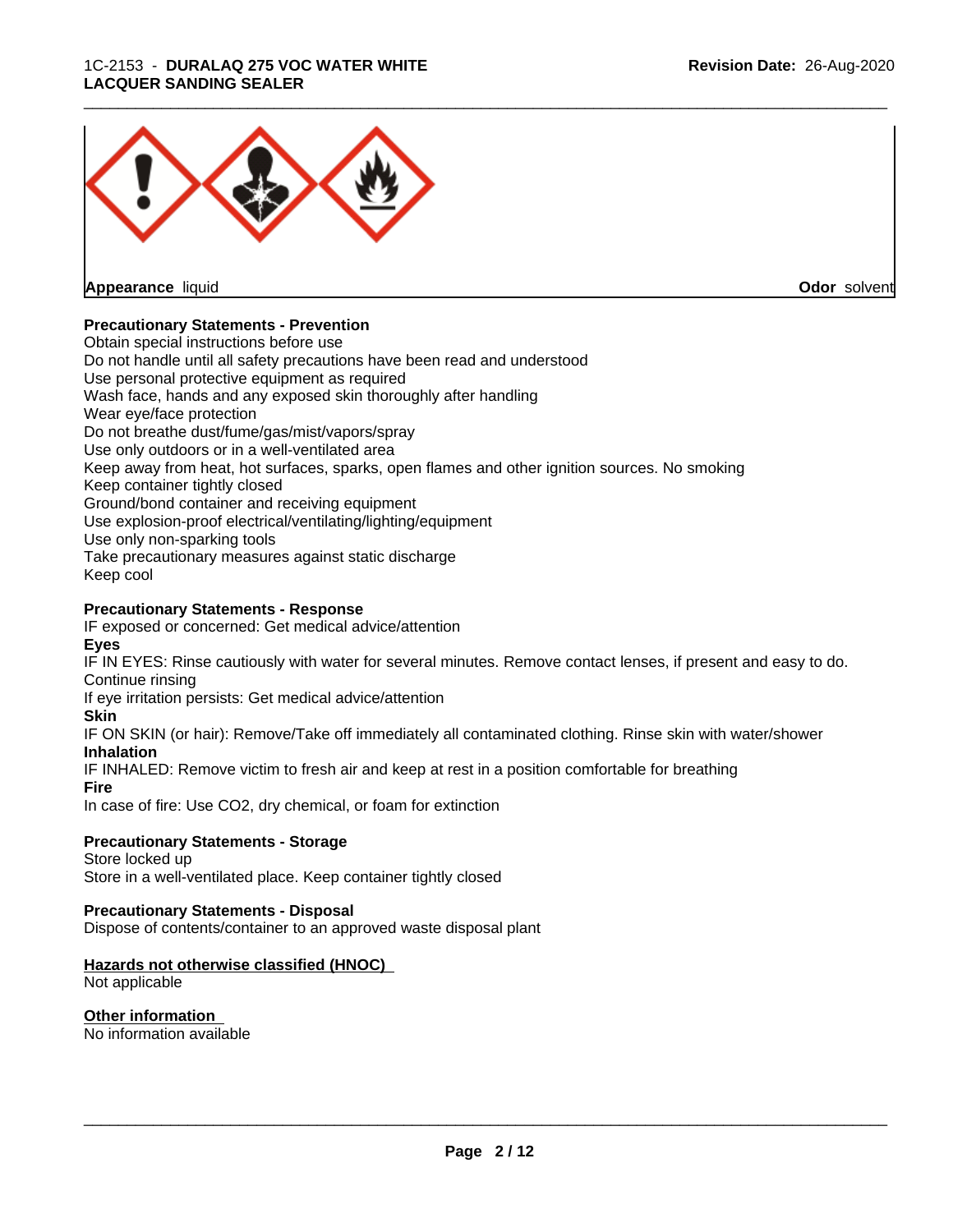# **3. COMPOSITION INFORMATION ON COMPONENTS**

\_\_\_\_\_\_\_\_\_\_\_\_\_\_\_\_\_\_\_\_\_\_\_\_\_\_\_\_\_\_\_\_\_\_\_\_\_\_\_\_\_\_\_\_\_\_\_\_\_\_\_\_\_\_\_\_\_\_\_\_\_\_\_\_\_\_\_\_\_\_\_\_\_\_\_\_\_\_\_\_\_\_\_\_\_\_\_\_\_\_\_\_\_

| <b>Chemical name</b>     | <b>CAS No.</b> | Weight-%  |
|--------------------------|----------------|-----------|
| Acetone                  | 67-64-1        | $65 - 70$ |
| cellulose, nitrate       | 9004-70-0      | $5 - 10$  |
| Isobutyl alcohol         | 78-83-1        | - 5       |
| Soybean oil, epoxidized  | 8013-07-8      | - 5       |
| Zinc stearate            | 557-05-1       | - 5       |
| 4-Chlorobenzotrifluoride | 98-56-6        | - 5       |
| Butyl benzyl phthalate   | 85-68-7        | - 5       |
| Toluene                  | 108-88-3       | - 5       |

# **4. FIRST AID MEASURES**

#### **Description of first aid measures**

| <b>General Advice</b>                            | If symptoms persist, call a physician. Show this safety data sheet to the doctor in<br>attendance.                                                                                            |
|--------------------------------------------------|-----------------------------------------------------------------------------------------------------------------------------------------------------------------------------------------------|
| <b>Eye Contact</b>                               | Immediate medical attention is required. Immediately flush with plenty of water.<br>After initial flushing, remove any contact lenses and continue flushing for at least<br>15 minutes.       |
| <b>Skin Contact</b>                              | Wash off immediately with soap and plenty of water removing all contaminated<br>clothes and shoes. If skin irritation persists, call a physician.                                             |
| <b>Inhalation</b>                                | Move to fresh air. If symptoms persist, call a physician.<br>If not breathing, give artificial respiration. Call a physician immediately.                                                     |
| Ingestion                                        | Clean mouth with water and afterwards drink plenty of water. Do not induce<br>vomiting without medical advice. Never give anything by mouth to an unconscious<br>person. Consult a physician. |
| <b>Protection Of First-Aiders</b>                | Use personal protective equipment.                                                                                                                                                            |
| <b>Most Important</b><br><b>Symptoms/Effects</b> | No information available.                                                                                                                                                                     |
| <b>Notes To Physician</b>                        | Treat symptomatically.                                                                                                                                                                        |
|                                                  |                                                                                                                                                                                               |

**5. FIRE-FIGHTING MEASURES**

| <b>Flammable Properties</b>                           | Vapors may travel considerable distance to a source of<br>ignition and flash back. Vapors may cause flash fire.                              |
|-------------------------------------------------------|----------------------------------------------------------------------------------------------------------------------------------------------|
| <b>Suitable Extinguishing Media</b>                   | Foam, dry powder or water. Use extinguishing measures<br>that are appropriate to local circumstances and the<br>surrounding environment.     |
| Protective equipment and precautions for firefighters | As in any fire, wear self-contained breathing apparatus<br>pressure-demand, MSHA/NIOSH (approved or equivalent)<br>and full protective gear. |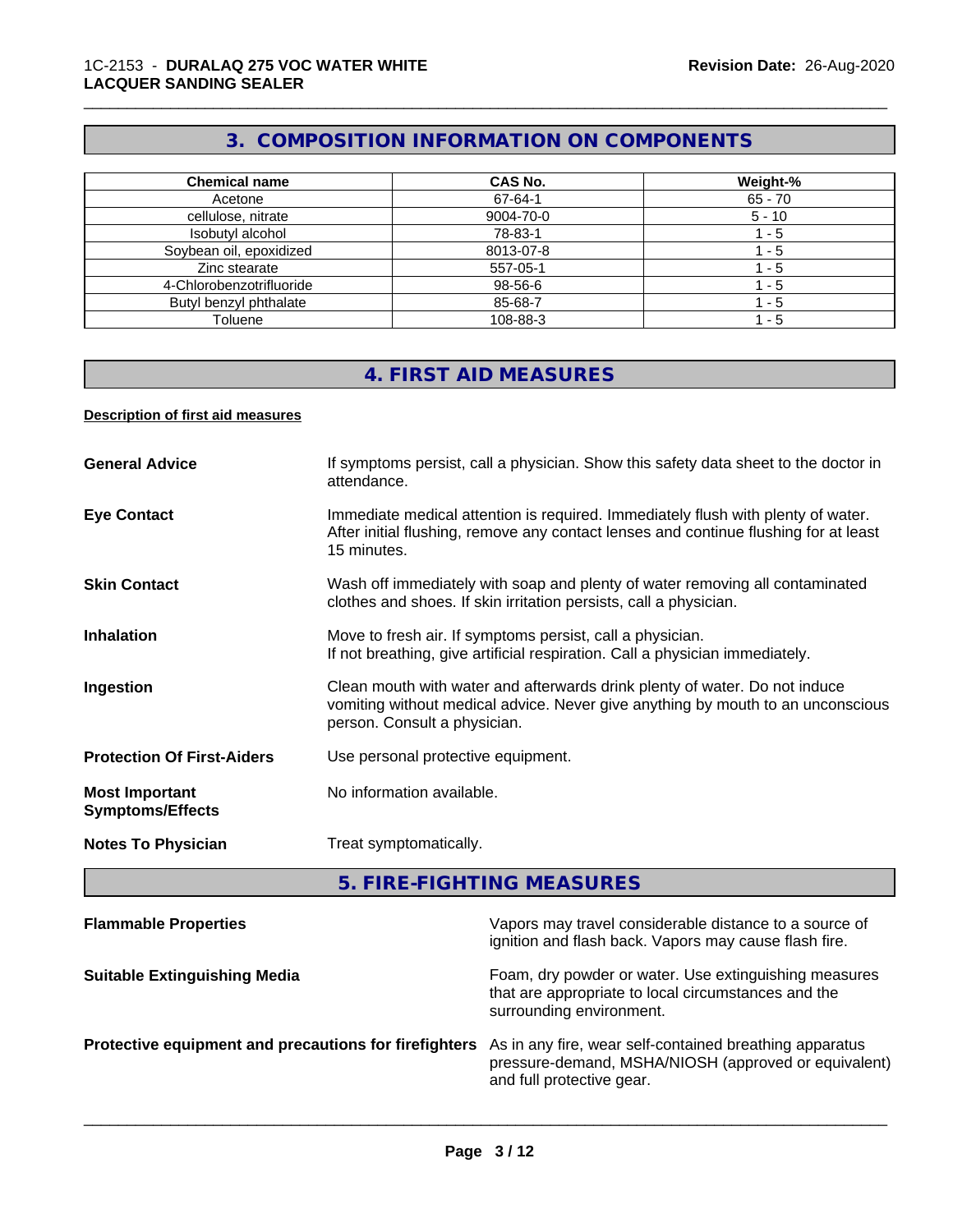| <b>Hazardous combustion products</b>                                             |                        | Burning may result in carbon dioxide, carbon monoxide<br>and other combustion products of varying composition<br>which may be toxic and/or irritating.                                                                                                                                         |                                |  |
|----------------------------------------------------------------------------------|------------------------|------------------------------------------------------------------------------------------------------------------------------------------------------------------------------------------------------------------------------------------------------------------------------------------------|--------------------------------|--|
| <b>Specific Hazards Arising From The Chemical</b>                                |                        | Flammable. Flash back possible over considerable<br>distance. Keep product and empty container away from<br>heat and sources of ignition. Closed containers may<br>rupture if exposed to fire or extreme heat. Thermal<br>decomposition can lead to release of irritating gases and<br>vapors. |                                |  |
| Sensitivity to mechanical impact                                                 |                        | No.                                                                                                                                                                                                                                                                                            |                                |  |
| Sensitivity to static discharge                                                  |                        | Yes                                                                                                                                                                                                                                                                                            |                                |  |
| <b>Flash Point Data</b><br>Flash point (°F)<br>Flash Point (°C)<br><b>Method</b> |                        | $-17$<br><b>PMCC</b>                                                                                                                                                                                                                                                                           |                                |  |
| <b>Flammability Limits In Air</b>                                                |                        |                                                                                                                                                                                                                                                                                                |                                |  |
| Lower flammability limit:<br><b>Upper flammability limit:</b>                    |                        | Not available<br>Not available                                                                                                                                                                                                                                                                 |                                |  |
| Health: 2<br><b>NFPA</b>                                                         | <b>Flammability: 3</b> | <b>Instability: 0</b>                                                                                                                                                                                                                                                                          | <b>Special: Not Applicable</b> |  |
| <b>NFPA Legend</b>                                                               |                        |                                                                                                                                                                                                                                                                                                |                                |  |

- 0 Not Hazardous
- 1 Slightly
- 2 Moderate
- 3 High
- 4 Severe

*The ratings assigned are only suggested ratings, the contractor/employer has ultimate responsibilities for NFPA ratings where this system is used.*

*Additional information regarding the NFPA rating system is available from the National Fire Protection Agency (NFPA) at www.nfpa.org.*

# **6. ACCIDENTAL RELEASE MEASURES**

| <b>Personal Precautions</b>      | Remove all sources of ignition. Take precautions to prevent flashback. Ground<br>and bond all containers and handling equipment. Take precautionary measures<br>against static discharges. Ensure adequate ventilation. Avoid contact with skin,<br>eyes and clothing. Use personal protective equipment.  |
|----------------------------------|------------------------------------------------------------------------------------------------------------------------------------------------------------------------------------------------------------------------------------------------------------------------------------------------------------|
| <b>Other Information</b>         | Prevent further leakage or spillage if safe to do so. Do not allow material to<br>contaminate ground water system. Prevent product from entering drains. Do not<br>flush into surface water or sanitary sewer system. Local authorities should be<br>advised if significant spillages cannot be contained. |
| <b>Environmental precautions</b> | See Section 12 for additional Ecological Information.                                                                                                                                                                                                                                                      |
| <b>Methods for Cleaning Up</b>   | Dam up. Soak up with inert absorbent material. Use a non-sparking or explosion                                                                                                                                                                                                                             |
|                                  |                                                                                                                                                                                                                                                                                                            |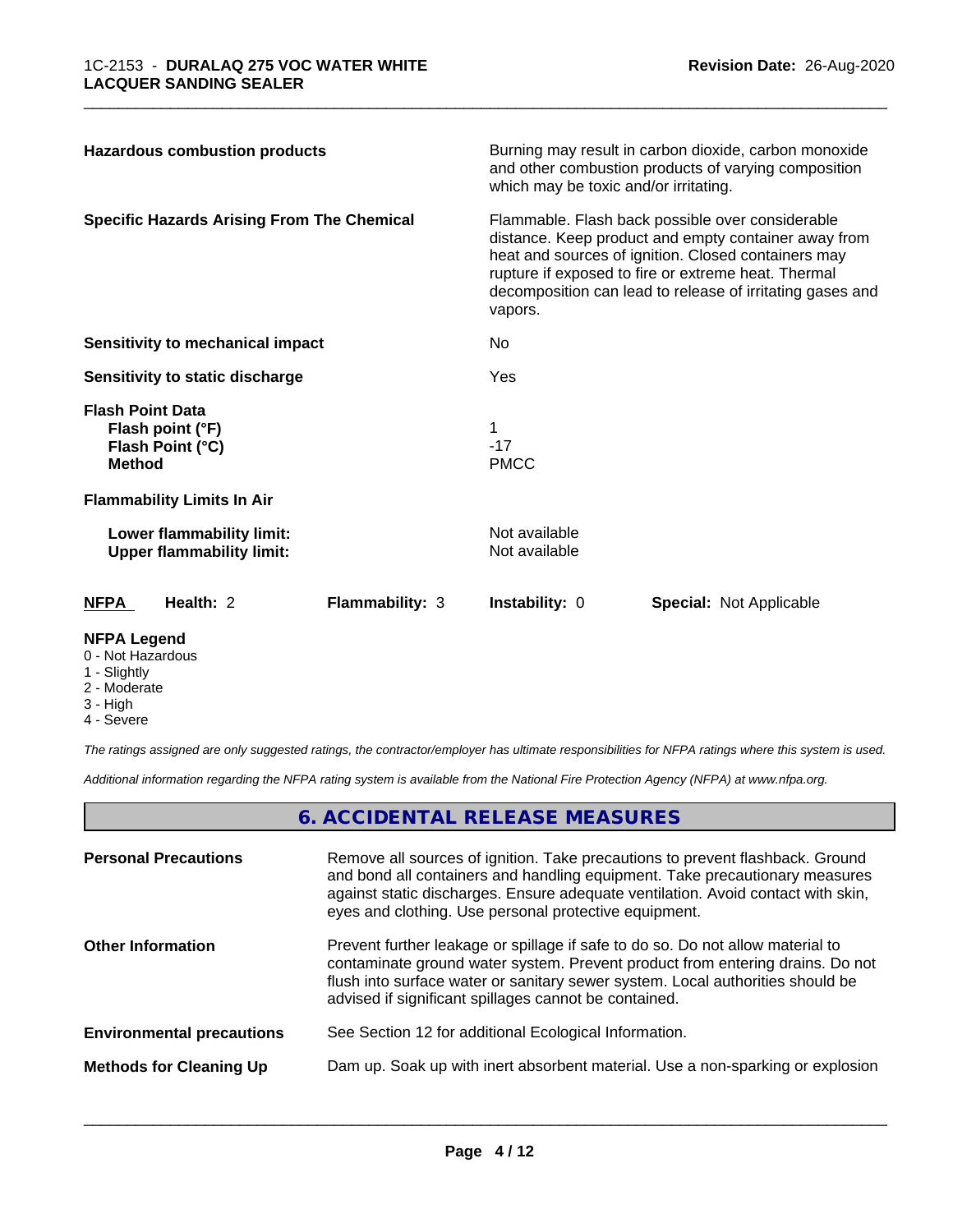proof means to transfer material to a sealed, appropriate container for disposal. Clean contaminated surface thoroughly.

\_\_\_\_\_\_\_\_\_\_\_\_\_\_\_\_\_\_\_\_\_\_\_\_\_\_\_\_\_\_\_\_\_\_\_\_\_\_\_\_\_\_\_\_\_\_\_\_\_\_\_\_\_\_\_\_\_\_\_\_\_\_\_\_\_\_\_\_\_\_\_\_\_\_\_\_\_\_\_\_\_\_\_\_\_\_\_\_\_\_\_\_\_

|                               | 7. HANDLING AND STORAGE                                                                                                                                                                                                                                                                                                                                                                                                                        |
|-------------------------------|------------------------------------------------------------------------------------------------------------------------------------------------------------------------------------------------------------------------------------------------------------------------------------------------------------------------------------------------------------------------------------------------------------------------------------------------|
| <b>Handling</b>               | Avoid contact with skin, eyes and clothing. Wear personal protective equipment.<br>Do not breathe vapors or spray mist. Use only in ventilated areas. Prevent vapor<br>build-up by providing adequate ventilation during and after use.                                                                                                                                                                                                        |
|                               | Take precautionary measures against static discharges. To avoid ignition of<br>vapors by static electricity discharge, all metal parts of the equipment must be<br>grounded. Keep away from heat, sparks and flame. Do not smoke. Extinguish all<br>flames and pilot lights, and turn off stoves, heaters, electric motors and other<br>sources of ignition during use and until all vapors are gone. Ignition and/or flash<br>back may occur. |
| <b>Storage</b>                | Keep containers tightly closed in a dry, cool and well-ventilated place. Keep away<br>from heat. Keep away from open flames, hot surfaces and sources of ignition.<br>Keep in properly labeled containers. Keep out of the reach of children.                                                                                                                                                                                                  |
| <b>Incompatible Materials</b> | Incompatible with strong acids and bases and strong oxidizing agents.                                                                                                                                                                                                                                                                                                                                                                          |
|                               | Technical measures/Precautions Ensure adequate ventilation. Use only where airflow will keep vapors from building<br>up in or near the work area in adjoining rooms. Comply with all national, state, and<br>local codes pertaining to the storage, handling, dispensing and disposal of<br>flammable liquids.                                                                                                                                 |
|                               | Dissipate static electricity during transfer by grounding and bonding containers<br>and equipment before transferring material. All equipment should be non-sparking<br>and explosion proof. Use explosion proof electrical equipment for ventilation,<br>lighting and material handling.                                                                                                                                                      |

**8. EXPOSURE CONTROLS/PERSONAL PROTECTION**

# **Exposure Limits**

| <b>Chemical name</b>     | <b>ACGIH TLV</b>                                | <b>OSHA PEL</b>              |
|--------------------------|-------------------------------------------------|------------------------------|
| Acetone                  | STEL: 500 ppm                                   | 1000 ppm - TWA               |
|                          | <b>TWA: 250 ppm</b>                             | 2400 mg/m <sup>3</sup> - TWA |
| Isobutyl alcohol         | TWA: 50 ppm                                     | 100 ppm - TWA                |
|                          |                                                 | $300 \text{ mg/m}^3$ - TWA   |
| Zinc stearate            | TWA: 10 mg/m <sup>3</sup> inhalable particulate | 15 mg/m <sup>3</sup> - TWA   |
|                          | matter                                          | $5$ mg/m <sup>3</sup> - TWA  |
|                          | TWA: 3 mg/m <sup>3</sup> respirable particulate |                              |
|                          | matter TWA: $10 \text{ mg/m}^3$ inhalable       |                              |
|                          | particulate matter except stearates of          |                              |
|                          | toxic metals                                    |                              |
|                          | TWA: 3 mg/m <sup>3</sup> respirable particulate |                              |
|                          | matter except stearates of toxic metals         |                              |
| 4-Chlorobenzotrifluoride | TWA: 2.5 mg/m <sup>3</sup> $\mathsf{F}$         | $2.5 \text{ mg/m}^3$ - TWA   |
| Toluene                  | TWA: 20 ppm                                     | 200 ppm - TWA                |
|                          |                                                 | 300 ppm - Ceiling            |

#### **Legend**

ACGIH - American Conference of Governmental Industrial Hygienists Exposure Limits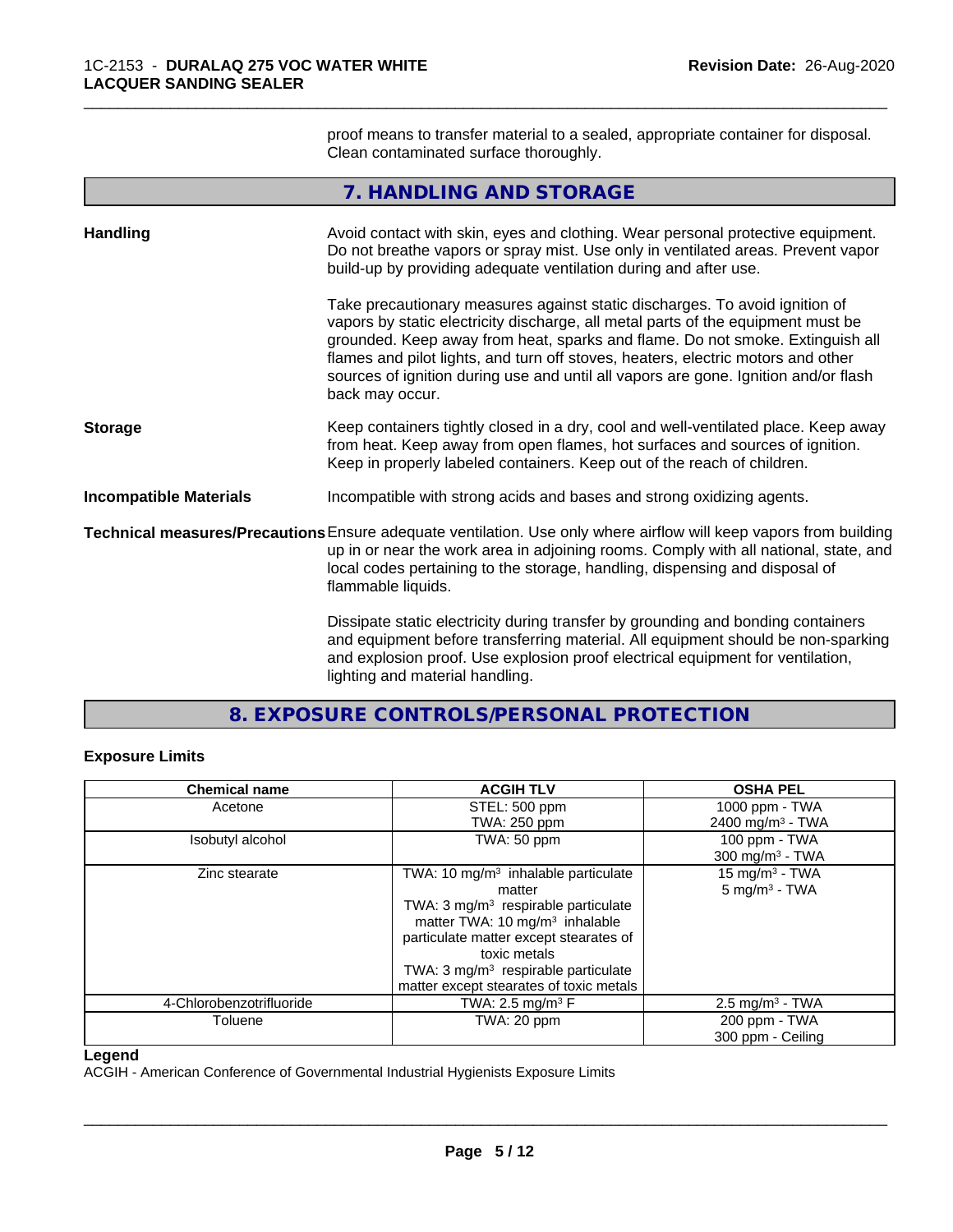OSHA - Occupational Safety & Health Administration Exposure Limits N/E - Not Established

| Appropriate engineering<br>controls  |                                                                                                                                                                                                                                                                                                                                                                     |
|--------------------------------------|---------------------------------------------------------------------------------------------------------------------------------------------------------------------------------------------------------------------------------------------------------------------------------------------------------------------------------------------------------------------|
| <b>Engineering Measures</b>          | Ensure adequate ventilation, especially in confined areas.                                                                                                                                                                                                                                                                                                          |
| <b>Personal Protective Equipment</b> |                                                                                                                                                                                                                                                                                                                                                                     |
| <b>Eye/Face Protection</b>           | Safety glasses with side-shields. If splashes are likely to occur, wear:. Tightly<br>fitting safety goggles.                                                                                                                                                                                                                                                        |
| <b>Skin Protection</b>               | Long sleeved clothing. Protective gloves.                                                                                                                                                                                                                                                                                                                           |
| <b>Respiratory Protection</b>        | Use only with adequate ventilation. In operations where exposure limits are<br>exceeded, use a NIOSH approved respirator that has been selected by a<br>technically qualified person for the specific work conditions. When spraying the<br>product or applying in confined areas, wear a NIOSH approved respirator<br>specified for paint spray or organic vapors. |
| <b>Hygiene Measures</b>              | Avoid contact with skin, eyes and clothing. Remove and wash contaminated<br>clothing before re-use. Wash thoroughly after handling.                                                                                                                                                                                                                                 |

\_\_\_\_\_\_\_\_\_\_\_\_\_\_\_\_\_\_\_\_\_\_\_\_\_\_\_\_\_\_\_\_\_\_\_\_\_\_\_\_\_\_\_\_\_\_\_\_\_\_\_\_\_\_\_\_\_\_\_\_\_\_\_\_\_\_\_\_\_\_\_\_\_\_\_\_\_\_\_\_\_\_\_\_\_\_\_\_\_\_\_\_\_

## **9. PHYSICAL AND CHEMICAL PROPERTIES**

**Appearance** liquid **Odor** solvent **Odor Threshold No information available** No information available **Density (lbs/gal)** 7.3 - 7.4 **Specific Gravity** 0.88 - 0.90 **pH** No information available **Viscosity (cps)** No information available **Solubility(ies)**<br> **Solubility**<br> **Water solubility**<br> **Water solubility Evaporation Rate Evaporation Rate No information available Vapor pressure** No information available **No information available Vapor density No information available No** information available **Wt. % Solids** 20 - 30 **Vol. % Solids** 10 - 20 **Wt. % Volatiles** 70 - 80 **Vol. % Volatiles** 80 - 90 **VOC Regulatory Limit (g/L)** < 275 **Boiling Point (°F)** 136 **Boiling Point (°C)** 58 **Freezing point (°F)** No information available **Freezing Point (°C)** No information available **Flash point (°F)** 1 **Flash Point (°C)** -17 **Method** PMCC **Flammability (solid, gas)** Not applicable **Upper flammability limit:**<br> **Lower flammability limit:** No information available<br>
No information available **Lower flammability limit: Autoignition Temperature (°F)**<br> **Autoignition Temperature (°C)** 
<br> **Autoignition Temperature (°C)** 
<br> **Autoignition Temperature (°C) Autoignition Temperature (°C) Decomposition Temperature (°F)** No information available

**No information available**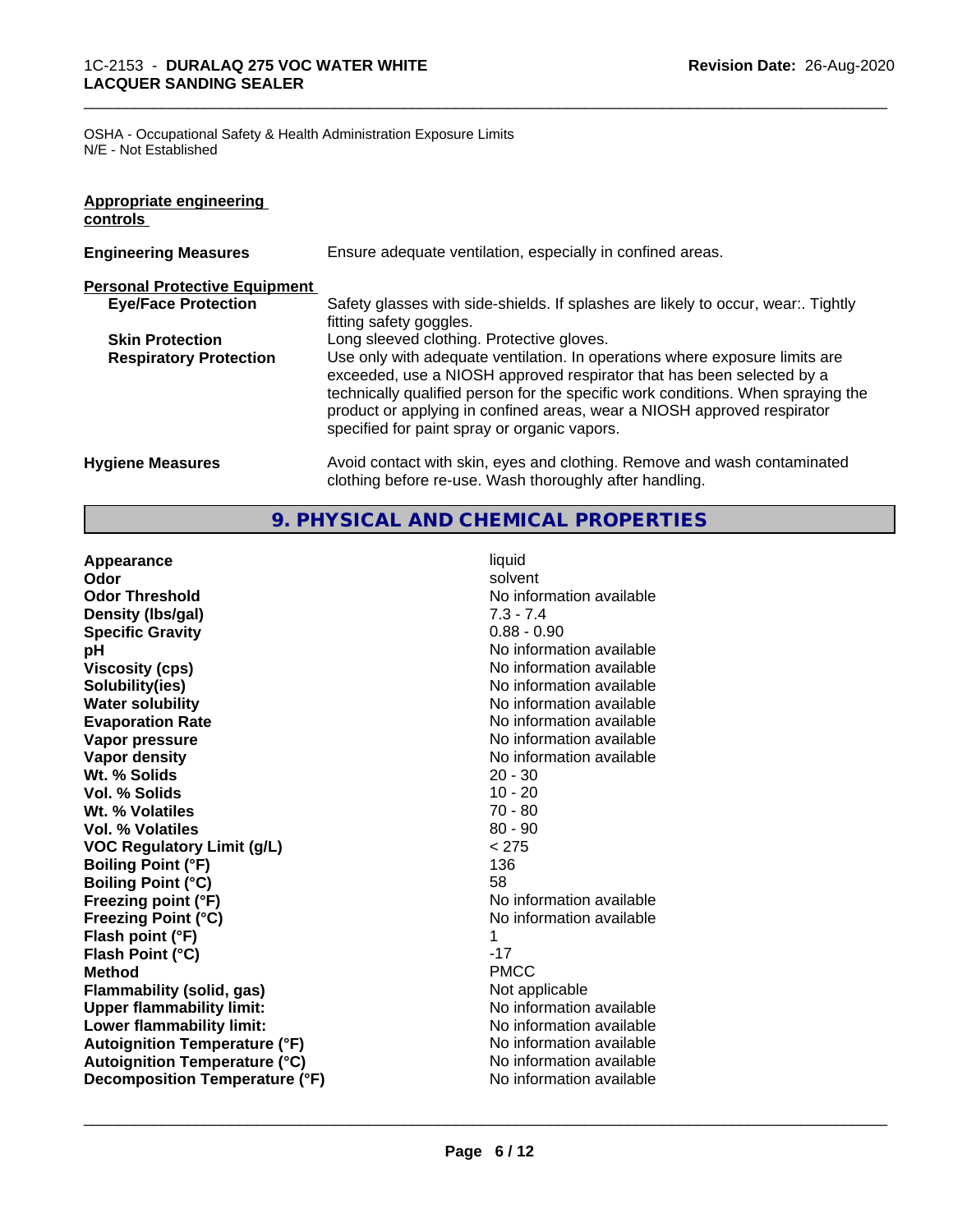**Decomposition Temperature (°C)** No information available **Partition coefficient** and the settlement of the settlement of the No information available and the settlement of the settlement of the settlement of the settlement of the settlement of the settlement of the settlement of

\_\_\_\_\_\_\_\_\_\_\_\_\_\_\_\_\_\_\_\_\_\_\_\_\_\_\_\_\_\_\_\_\_\_\_\_\_\_\_\_\_\_\_\_\_\_\_\_\_\_\_\_\_\_\_\_\_\_\_\_\_\_\_\_\_\_\_\_\_\_\_\_\_\_\_\_\_\_\_\_\_\_\_\_\_\_\_\_\_\_\_\_\_

**10. STABILITY AND REACTIVITY**

| <b>Reactivity</b>                         | No data available                                                                                                         |
|-------------------------------------------|---------------------------------------------------------------------------------------------------------------------------|
| <b>Chemical Stability</b>                 | Stable under normal conditions. Hazardous polymerisation<br>does not occur.                                               |
| <b>Conditions to avoid</b>                | Keep away from open flames, hot surfaces, static<br>electricity and sources of ignition. Sparks. Elevated<br>temperature. |
| <b>Incompatible Materials</b>             | Incompatible with strong acids and bases and strong<br>oxidizing agents.                                                  |
| <b>Hazardous Decomposition Products</b>   | Thermal decomposition can lead to release of irritating<br>gases and vapors.                                              |
| <b>Possibility of hazardous reactions</b> | None under normal conditions of use.                                                                                      |

**11. TOXICOLOGICAL INFORMATION**

| <b>Product Information</b>                                                                 |                                                                                                                                                                                                                                                               |  |
|--------------------------------------------------------------------------------------------|---------------------------------------------------------------------------------------------------------------------------------------------------------------------------------------------------------------------------------------------------------------|--|
| Information on likely routes of exposure                                                   |                                                                                                                                                                                                                                                               |  |
| <b>Principal Routes of Exposure</b>                                                        | Eye contact, skin contact and inhalation.                                                                                                                                                                                                                     |  |
| <b>Acute Toxicity</b>                                                                      |                                                                                                                                                                                                                                                               |  |
| <b>Product Information</b>                                                                 | Repeated or prolonged exposure to organic solvents may lead to permanent brain<br>and nervous system damage. Intentional misuse by deliberately concentrating and<br>inhaling vapors may be harmful or fatal.                                                 |  |
| Symptoms related to the physical, chemical and toxicological characteristics               |                                                                                                                                                                                                                                                               |  |
| <b>Symptoms</b>                                                                            | No information available                                                                                                                                                                                                                                      |  |
| Delayed and immediate effects as well as chronic effects from short and long-term exposure |                                                                                                                                                                                                                                                               |  |
| Eye contact<br><b>Skin contact</b>                                                         | Severely irritating to eyes. May cause burns. Risk of serious damage to eyes.<br>May cause skin irritation and/or dermatitis. Prolonged skin contact may defat the<br>skin and produce dermatitis.                                                            |  |
| Ingestion                                                                                  | Harmful if swallowed. Ingestion may cause irritation to mucous membranes. Small<br>amounts of this product aspirated into the respiratory system during ingestion or<br>vomiting may cause mild to severe pulmonary injury, possibly progressing to<br>death. |  |
| <b>Inhalation</b>                                                                          | Harmful by inhalation. High vapor / aerosol concentrations are irritating to the<br>eyes, nose, throat and lungs and may cause headaches, dizziness, drowsiness,<br>unconsciousness, and other central nervous system effects.                                |  |
| <b>Sensitization</b>                                                                       | No information available                                                                                                                                                                                                                                      |  |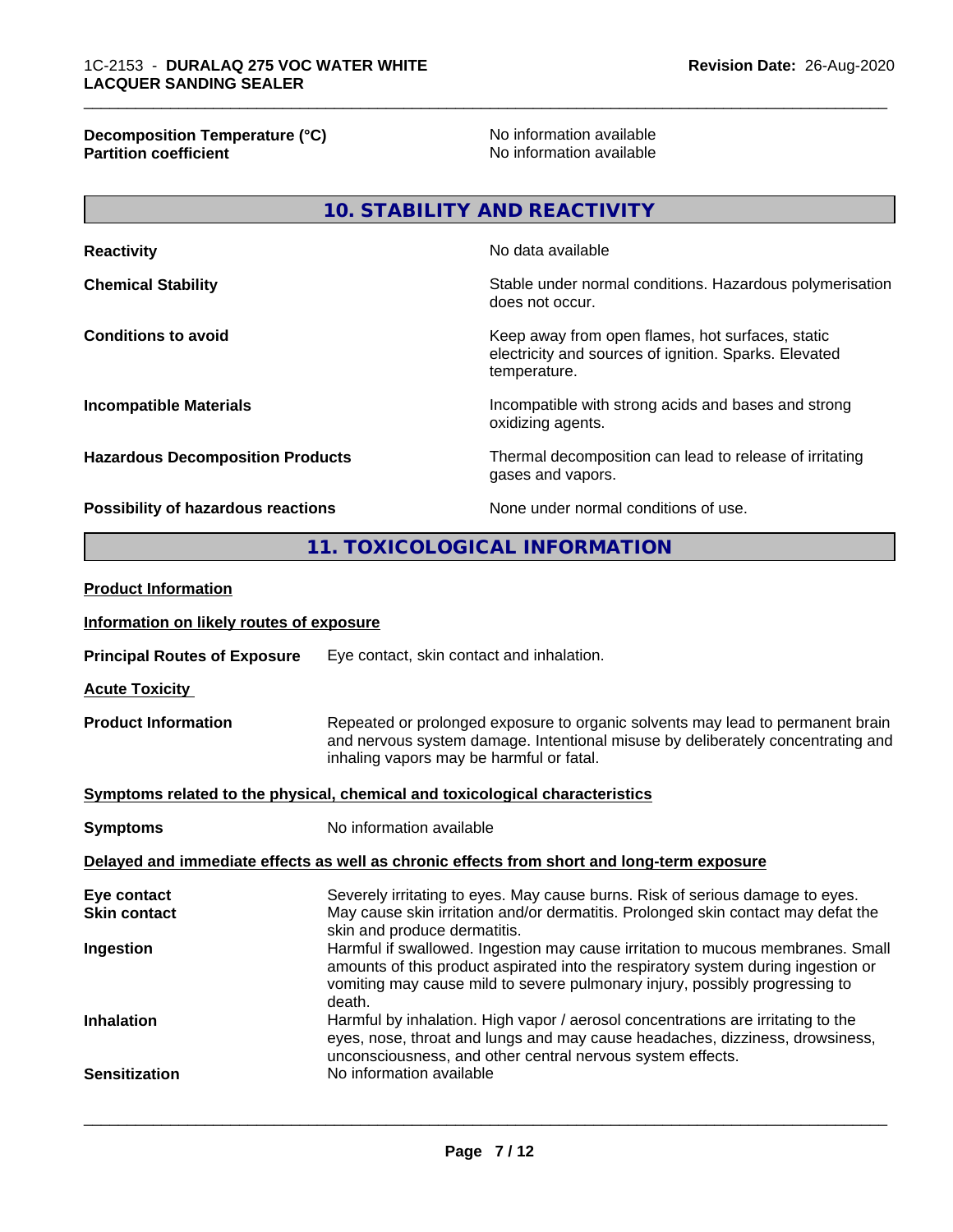| <b>Neurological Effects</b>     | No information available.                                                                                                                                                                                                        |
|---------------------------------|----------------------------------------------------------------------------------------------------------------------------------------------------------------------------------------------------------------------------------|
| <b>Mutagenic Effects</b>        | No information available.                                                                                                                                                                                                        |
| <b>Reproductive Effects</b>     | May damage fertility or the unborn child.                                                                                                                                                                                        |
| <b>Developmental Effects</b>    | No information available.                                                                                                                                                                                                        |
| <b>Target organ effects</b>     | No information available.                                                                                                                                                                                                        |
| <b>STOT - repeated exposure</b> | Causes damage to organs through prolonged or repeated exposure if inhaled,<br>May cause disorder and damage to the, liver, kidney, spleen, blood.                                                                                |
| <b>STOT - single exposure</b>   | May cause disorder and damage to the, Respiratory system, Central nervous<br>system.                                                                                                                                             |
| Other adverse effects           | No information available.                                                                                                                                                                                                        |
| <b>Aspiration Hazard</b>        | May be harmful if swallowed and enters airways. Small amounts of this product<br>aspirated into the respiratory system during ingestion or vomiting may cause mild<br>to severe pulmonary injury, possibly progressing to death. |
|                                 |                                                                                                                                                                                                                                  |

#### **Numerical measures of toxicity**

**The following values are calculated based on chapter 3.1 of the GHS document**

| ATEmix (oral)                        | 6559 mg/ka |
|--------------------------------------|------------|
| <b>ATEmix (dermal)</b>               | 4066 mg/ka |
| <b>ATEmix (inhalation-dust/mist)</b> | 114.4 ma/L |

#### **Component Information**

| Chemical name                        | Oral LD50            | Dermal LD50              | <b>Inhalation LC50</b>                |
|--------------------------------------|----------------------|--------------------------|---------------------------------------|
| Acetone<br>67-64-1                   | $= 5800$ mg/kg (Rat) | > 15700 mg/kg (Rabbit)   | $=$ 50100 mg/m <sup>3</sup> (Rat) 8 h |
| cellulose, nitrate<br>9004-70-0      | 5 g/kg (Rat)         |                          |                                       |
| Isobutyl alcohol<br>78-83-1          | $= 2460$ mg/kg (Rat) | $=$ 3400 mg/kg (Rabbit)  | $> 6.5$ mg/L (Rat) 4 h                |
| Soybean oil, epoxidized<br>8013-07-8 | $= 40$ g/kg (Rat)    | > 20 mL/kg (Rabbit)      |                                       |
| Zinc stearate<br>557-05-1            | $> 10$ g/kg (Rat)    | $>$ 2000 mg/kg (Rabbit)  | $> 200$ mg/L (Rat) 1 h                |
| 4-Chlorobenzotrifluoride<br>98-56-6  | $= 13$ g/kg (Rat)    | > 2 mL/kg (Rabbit)       | $= 33$ mg/L (Rat) 4 h                 |
| Butyl benzyl phthalate<br>85-68-7    | $= 2330$ mg/kg (Rat) | $= 6700$ mg/kg (Rat)     | $> 6.7$ mg/L (Rat) 4 h                |
| Toluene<br>108-88-3                  | $= 2600$ mg/kg (Rat) | $= 12000$ mg/kg (Rabbit) |                                       |

#### **Chronic Toxicity**

#### **Carcinogenicity**

*There are no known carcinogenic chemicals in this product above reportable levels.*

**12. ECOLOGICAL INFORMATION**

## **Ecotoxicity Effects**

The environmental impact of this product has not been fully investigated.

#### **Product Information**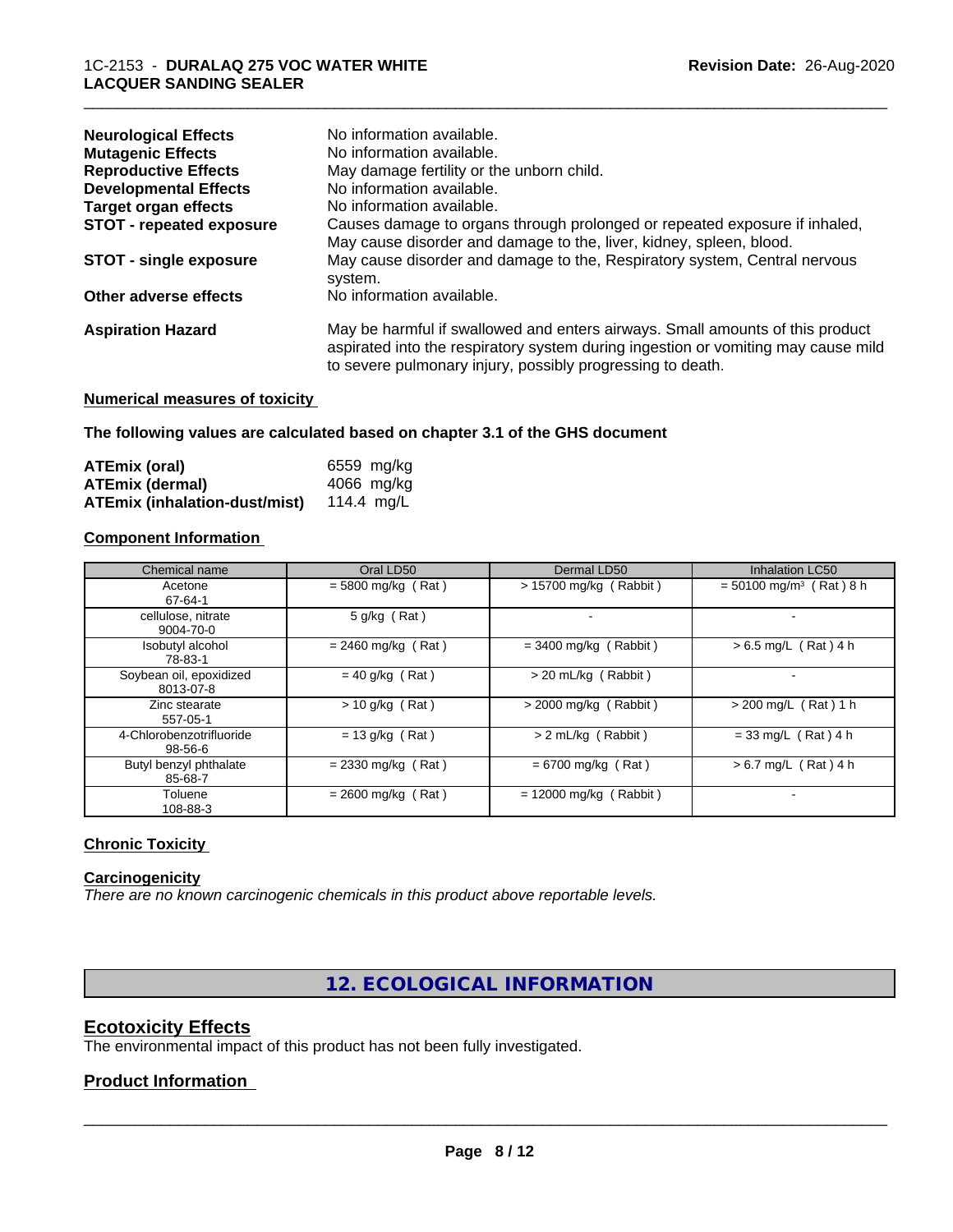# **Acute Toxicity to Fish**

No information available

# **Acute Toxicity to Aquatic Invertebrates**

No information available

#### **Acute Toxicity to Aquatic Plants**

No information available

#### **Persistence / Degradability**

No information available.

#### **Bioaccumulation**

There is no data for this product.

# **Mobility in Environmental Media**

No information available.

# **Ozone**

Not applicable

#### **Component Information**

#### **Acute Toxicity to Fish**

Acetone LC50: 8300 (Bluegill - 96 hr.) mg/L

#### **Acute Toxicity to Aquatic Invertebrates**

**Acetone** EC50: 12600 mg/L (Daphnia magna - 48 hr.)

#### **Acute Toxicity to Aquatic Plants**

No information available

|                                | 13. DISPOSAL CONSIDERATIONS                                                                                                                                                                                               |
|--------------------------------|---------------------------------------------------------------------------------------------------------------------------------------------------------------------------------------------------------------------------|
| <b>Waste Disposal Method</b>   | Dispose of in accordance with federal, state, and local regulations. Local<br>requirements may vary, consult your sanitation department or state-designated<br>environmental protection agency for more disposal options. |
| <b>Empty Container Warning</b> | Emptied containers may retain product residue. Follow label warnings even after<br>container is emptied. Residual vapors may explode on ignition.                                                                         |
|                                | <b>14. TRANSPORT INFORMATION</b>                                                                                                                                                                                          |
| <b>DOT</b>                     |                                                                                                                                                                                                                           |

| וש                          |        |  |
|-----------------------------|--------|--|
| <b>Proper Shipping Name</b> | PAINT  |  |
| <b>Hazard class</b>         |        |  |
| UN-No.                      | UN1263 |  |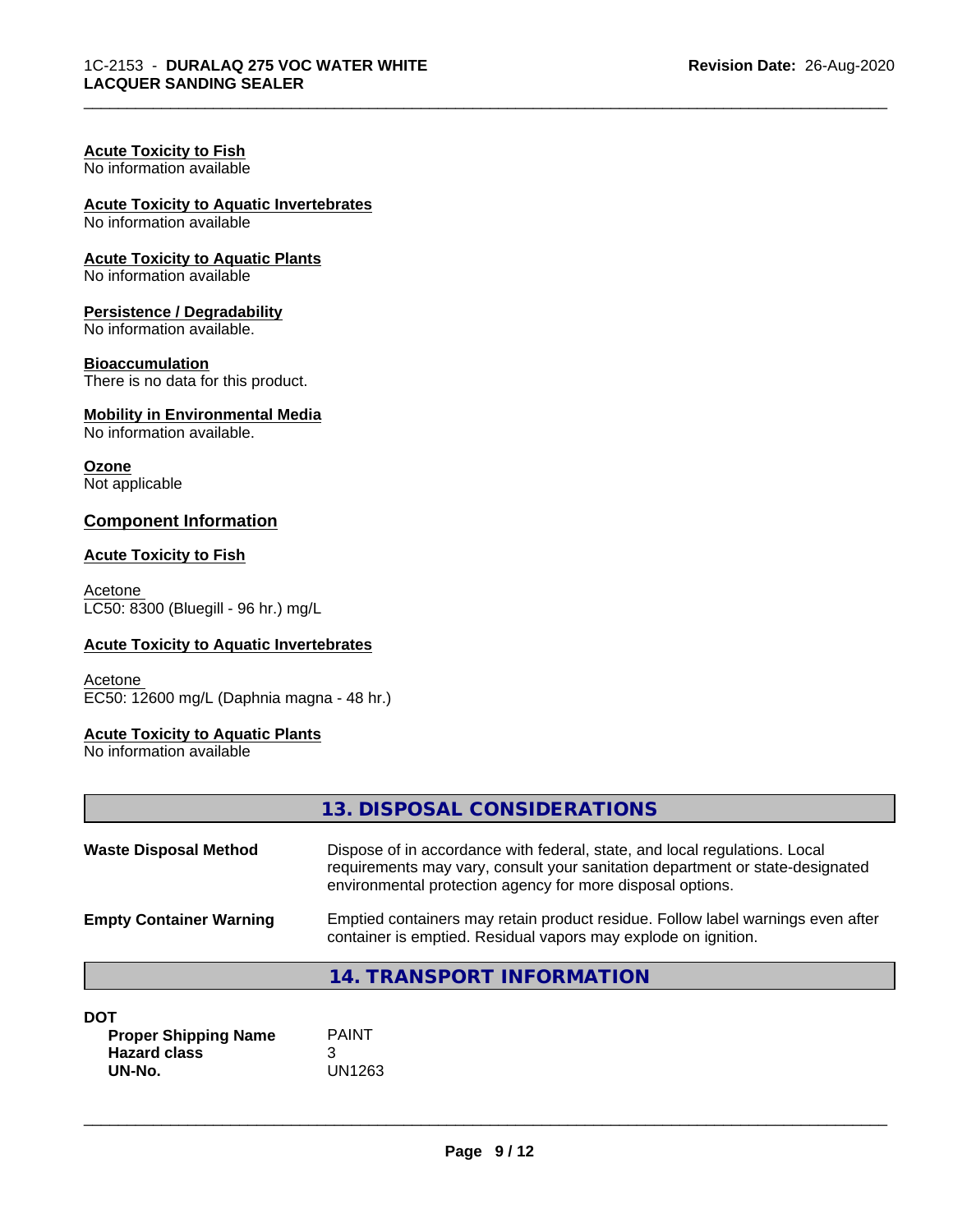| <b>Packing Group</b><br><b>Description</b> | UN1263, PAINT, 3, II                          |  |
|--------------------------------------------|-----------------------------------------------|--|
| <b>ICAO / IATA</b>                         | Contact the preparer for further information. |  |
| <b>IMDG / IMO</b>                          | Contact the preparer for further information. |  |
|                                            | 15. REGULATORY INFORMATION                    |  |

# **International Inventories**

| <b>TSCA: United States</b> | Yes - All components are listed or exempt. |
|----------------------------|--------------------------------------------|
| <b>DSL: Canada</b>         | Yes - All components are listed or exempt. |

# **Federal Regulations**

| SARA 311/312 hazardous categorization |     |  |
|---------------------------------------|-----|--|
| Acute health hazard                   | Yes |  |
| Chronic Health Hazard                 | Yes |  |
| Fire hazard                           | Yes |  |
| Sudden release of pressure hazard     | No  |  |
| Reactive Hazard                       | No  |  |

#### **SARA 313**

Section 313 of Title III of the Superfund Amendments and Reauthorization Act of 1986 (SARA). This product contains a chemical or chemicals which are subject to the reporting requirements of the Act and Title 40 of the Code of Federal Regulations, Part 372:

| <b>Chemical name</b> | CAS No.  | <u>Weight-%</u> | <b>CERCLA/SARA 313</b><br>(de minimis concentration) |
|----------------------|----------|-----------------|------------------------------------------------------|
| Zinc stearate        | 557-05-1 | - 5             |                                                      |
| Toluene              | 108-88-3 | - 5             |                                                      |

# **Clean Air Act,Section 112 Hazardous Air Pollutants (HAPs) (see 40 CFR 61)**

This product contains the following HAPs:

| <b>Chemical name</b> | CAS No.  | Weight-% | <b>Hazardous Air Pollutant</b> |
|----------------------|----------|----------|--------------------------------|
| Toluene              | 108-88-3 |          | (HAP)<br>Listed                |

## **US State Regulations**

#### **California Proposition 65**

**A** WARNING: Cancer and Reproductive Harm– www.P65warnings.ca.gov

#### **State Right-to-Know**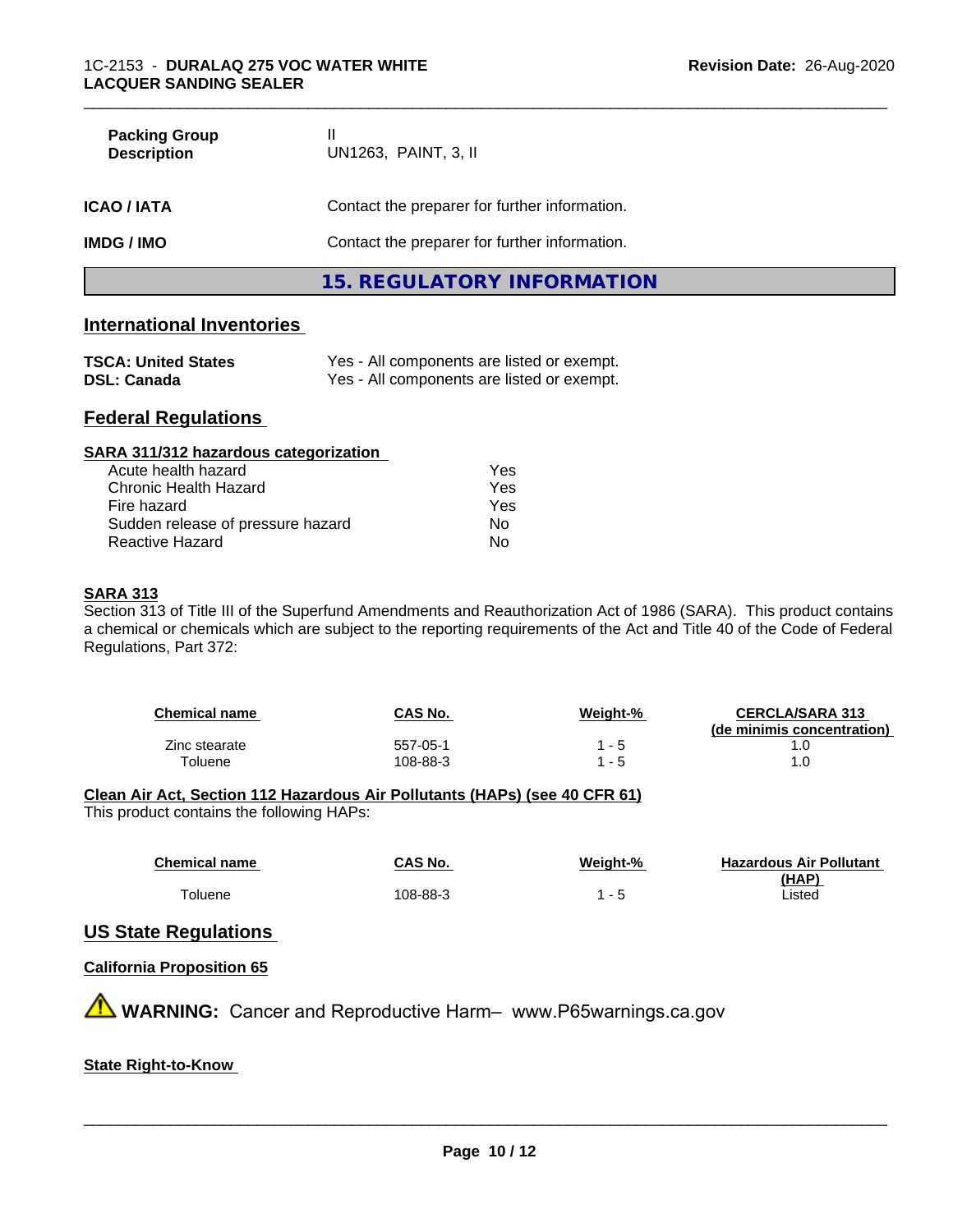#### 1C-2153 - **DURALAQ 275 VOC WATER WHITE LACQUER SANDING SEALER**

| <b>Chemical name</b>     | <b>Massachusetts</b> | <b>New Jersey</b> | Pennsylvania |
|--------------------------|----------------------|-------------------|--------------|
| Acetone                  |                      |                   |              |
| cellulose, nitrate       |                      |                   |              |
| Isobutyl alcohol         |                      |                   |              |
| Zinc stearate            |                      |                   |              |
| 4-Chlorobenzotrifluoride |                      |                   |              |
| Butyl benzyl phthalate   |                      |                   |              |
| Toluene                  |                      |                   |              |
| Isopropyl alcohol        |                      |                   |              |

\_\_\_\_\_\_\_\_\_\_\_\_\_\_\_\_\_\_\_\_\_\_\_\_\_\_\_\_\_\_\_\_\_\_\_\_\_\_\_\_\_\_\_\_\_\_\_\_\_\_\_\_\_\_\_\_\_\_\_\_\_\_\_\_\_\_\_\_\_\_\_\_\_\_\_\_\_\_\_\_\_\_\_\_\_\_\_\_\_\_\_\_\_

#### **Legend**

X - Listed

# **16. OTHER INFORMATION**

| HMIS | Health: $2^*$ | <b>Flammability: 3</b> | <b>Reactivity: 0 PPE: -</b> |  |
|------|---------------|------------------------|-----------------------------|--|
|      |               |                        |                             |  |

#### **HMIS Legend**

- 0 Minimal Hazard
- 1 Slight Hazard
- 2 Moderate Hazard
- 3 Serious Hazard
- 4 Severe Hazard
- \* Chronic Hazard
- X Consult your supervisor or S.O.P. for "Special" handling instructions.

*Note: The PPE rating has intentionally been left blank. Choose appropriate PPE that will protect employees from the hazards the material will present under the actual normal conditions of use.*

*Caution: HMISÒ ratings are based on a 0-4 rating scale, with 0 representing minimal hazards or risks, and 4 representing significant hazards or risks. Although HMISÒ ratings are not required on MSDSs under 29 CFR 1910.1200, the preparer, has chosen to provide them. HMISÒ ratings are to be used only in conjunction with a fully implemented HMISÒ program by workers who have received appropriate HMISÒ training. HMISÒ is a registered trade and service mark of the NPCA. HMISÒ materials may be purchased exclusively from J. J. Keller (800) 327-6868.*

 **WARNING!** If you scrape, sand, or remove old paint, you may release lead dust. LEAD IS TOXIC. EXPOSURE TO LEAD DUST CAN CAUSE SERIOUS ILLNESS, SUCH AS BRAIN DAMAGE, ESPECIALLY IN CHILDREN. PREGNANT WOMEN SHOULD ALSO AVOID EXPOSURE.Wear a NIOSH approved respirator to control lead exposure. Clean up carefully with a HEPA vacuum and a wet mop. Before you start, find out how to protect yourself and your family by contacting the National Lead Information Hotline at 1-800-424-LEAD or log on to www.epa.gov/lead.

| <b>Prepared By</b>                               | <b>Product Stewardship Department</b><br>Benjamin Moore & Co.<br>101 Paragon Drive<br>Montvale, NJ 07645<br>800-225-5554 |  |
|--------------------------------------------------|--------------------------------------------------------------------------------------------------------------------------|--|
| <b>Revision Date:</b><br><b>Revision Summary</b> | 26-Aug-2020<br>Not available                                                                                             |  |

#### Disclaimer

The information contained herein is presented in good faith and believed to be accurate as of the effective date shown above. This information is furnished without warranty of any kind. Employers should use this information only as a